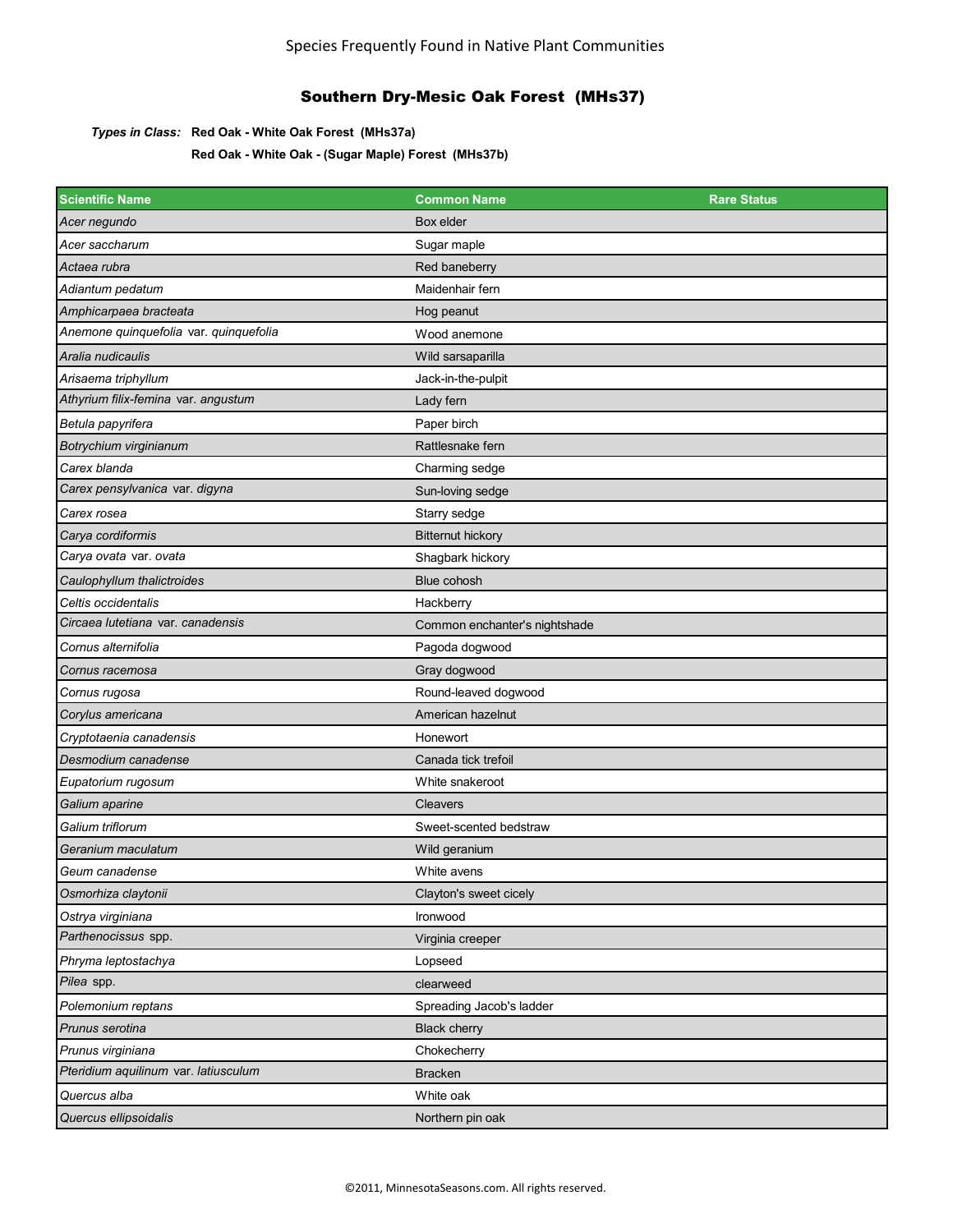| Quercus macrocarpa          | Bur oak                     |
|-----------------------------|-----------------------------|
| Quercus rubra               | Northern red oak            |
| Ribes cynosbati             | Prickly gooseberry          |
| Ribes missouriense          | Missouri gooseberry         |
| Rubus allegheniensis        | Allegheny blackberry        |
| Rubus idaeus var. strigosus | Red raspberry               |
| Rubus occidentalis          | <b>Black raspberry</b>      |
| Sanguinaria canadensis      | <b>Bloodroot</b>            |
| Sanicula gregaria           | Gregarious black snakeroot  |
| Sanicula marilandica        | Maryland black snakeroot    |
| Smilacina racemosa          | Common false Solomon's seal |
| Smilax ecirrata             | Erect carrion flower        |
| Smilax herbacea             | Smooth carrion flower       |
| Smilax illinoensis          | Illinois carrion flower     |
| Solidago flexicaulis        | Zigzag goldenrod            |
| Thalictrum dioicum          | Early meadow-rue            |
| Tilia americana             | Basswood                    |
| Toxicodendron rydbergii     | Western poison ivy          |
| Ulmus americana             | American elm                |
| Ulmus rubra                 | Red elm                     |
| Uvularia grandiflora        | Large-flowered bellwort     |
| Viburnum lentago            | Nannyberry                  |
| Vitis riparia               | Wild grape                  |

Source: Minnesota Department of Natural Resources (2005). Field Guide to the Native Plant Communities of Minnesota: The Eastern Broadleaf Forest Province. Ecological Land Classification Program, Minnesota County Biological Survey, and Natural Heritage and Nongame Research Program. MNDNR St. Paul, MN.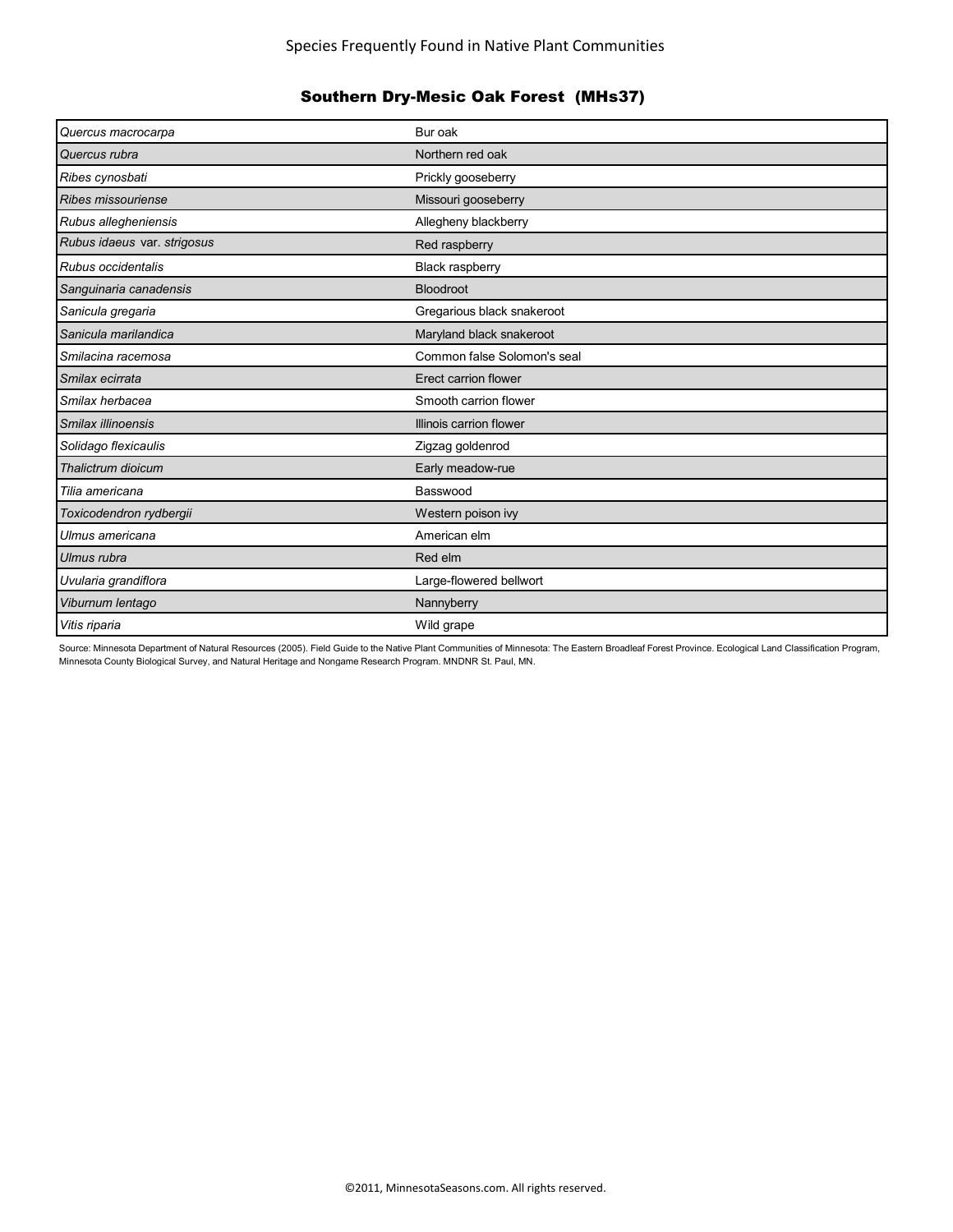#### **Red Oak - White Oak Forest (MHs37a)**

| <b>Scientific Name</b>      | <b>Common Name</b>    | <b>Rare Status</b> |
|-----------------------------|-----------------------|--------------------|
| Acer negundo                | Box elder             |                    |
| Aralia racemosa             | American spikenard    |                    |
| Carya ovata var. ovata      | Shagbark hickory      |                    |
| Cornus rugosa               | Round-leaved dogwood  |                    |
| Corylus americana           | American hazelnut     |                    |
| Dryopteris carthusiana      | Spinulose shield fern |                    |
| Dryopteris intermedia       | Glandular wood fern   |                    |
| <b>Helianthus strumosus</b> | Woodland sunflower    |                    |
| Lactuca spp.                | lettuce               |                    |
| Maianthemum canadense       | Canada mayflower      |                    |
| Prunus serotina             | <b>Black cherry</b>   |                    |
| Prunus virginiana           | Chokecherry           |                    |
| Quercus alba                | White oak             |                    |
| Quercus rubra               | Northern red oak      |                    |
| Ribes cynosbati             | Prickly gooseberry    |                    |
| Rubus idaeus var. strigosus | Red raspberry         |                    |
| Sambucus racemosa           | Red-berried elder     |                    |
| Tilia americana             | Basswood              |                    |
| Toxicodendron rydbergii     | Western poison ivy    |                    |

Source: Minnesota Department of Natural Resources (2005). Field Guide to the Native Plant Communities of Minnesota: The Eastern Broadleaf Forest Province. Ecological Land Classification Program, Minnesota County Biological Survey, and Natural Heritage and Nongame Research Program. MNDNR St. Paul, MN.